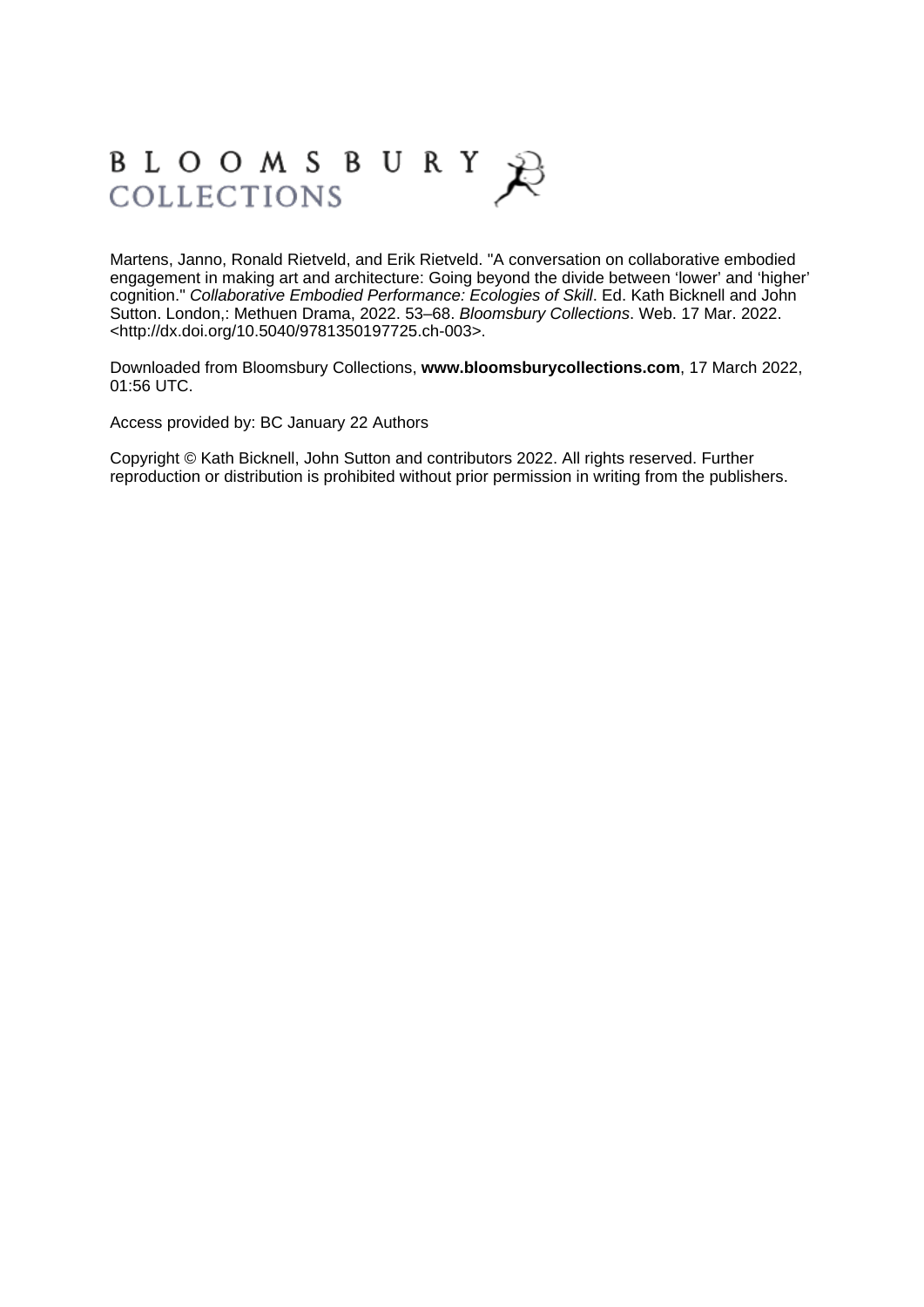# **A conversation on collaborative embodied engagement in making art and architecture: Going beyond the divide between 'lower' and 'higher' cognition**

### Janno Martens, Ronald Rietveld and Erik Rietveld

*RAAAF [Rietveld Architecture-Art-Affordances] is an interdisciplinary studio that operates at the crossroads of visual art, experimental architecture and philosophy. RAAAF makes locationand context-specific artworks, an approach that derives from the respective backgrounds of the founding partners: Prix de Rome laureate Ronald Rietveld and Socrates Professor in Philosophy Erik Rietveld.*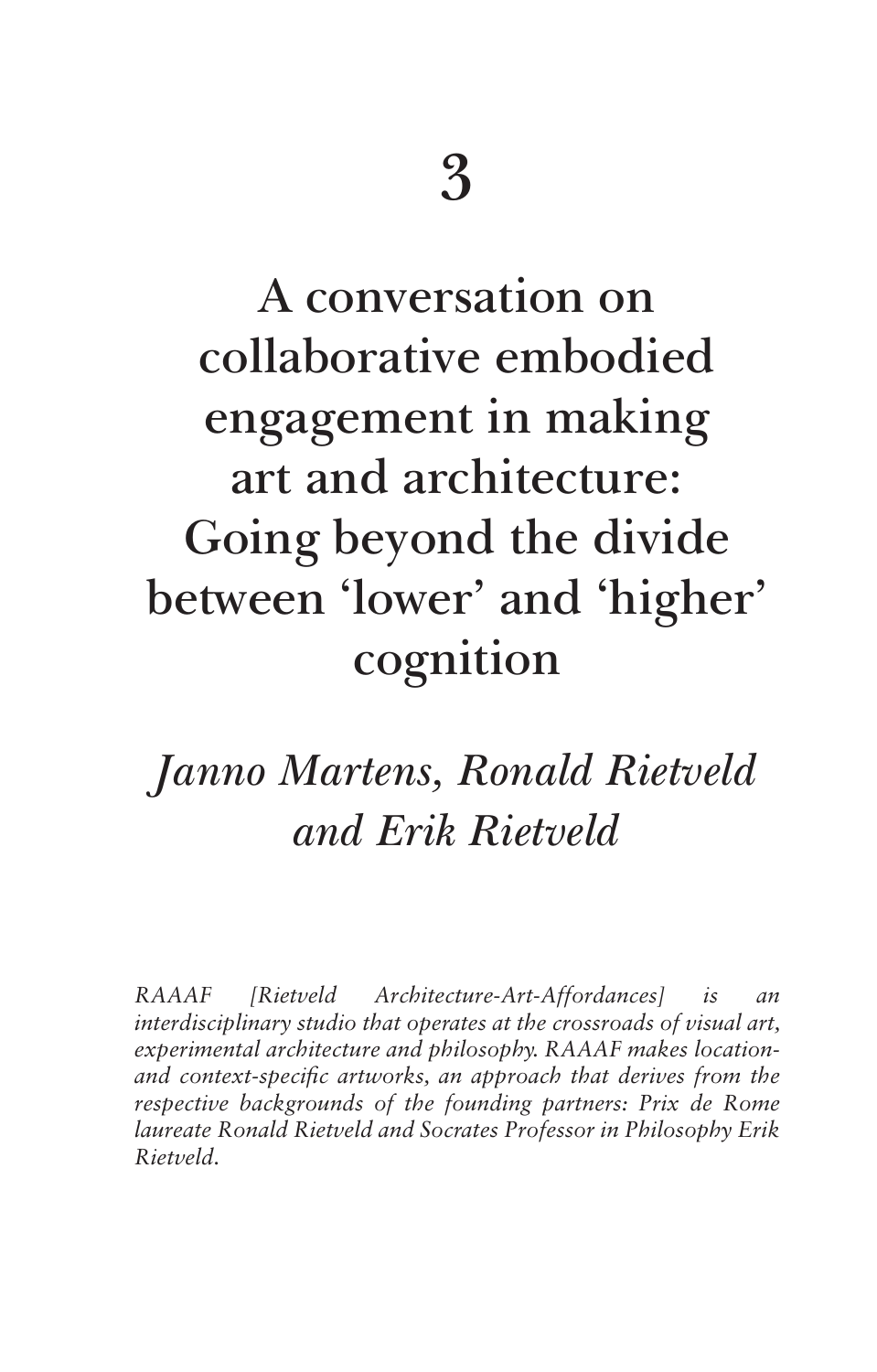*What follows is a conversation between Erik Rietveld, Ronald Rietveld and Janno Martens, a historian of art and architecture who previously worked as an intern at the studio and as research assistant of Erik Rietveld. Starting from their own fascinations and an independent attitude, RAAAF's interventions explore possible new worlds. Through a unique working method based on multidisciplinary research with scientists and craftspeople, these interventions connect locally available social, cultural, material and natural qualities of the living environment to the past, present and future. Taking five of RAAAF's large-scale, site-specific interventions as examples, Ronald, Erik and Janno discuss how these artworks emerge from collaborative embodied engagement across multiple timescales.*

**Janno Martens**: In a recent publication on 'ecology thinking in architecture', we related the work of RAAAF to the topic of the book through the ecological-psychological notion of affordances (Rietveld and Martens 2020). However, when talking about ecologies of collaborative skill and embodied engagement with artworks, I think it is important to understand how Erik situates these ideas within the Skilled Intentionality Framework, or SIF. Erik, could you expand on that?

**Erik Rietveld**: Of course. The Skilled Intentionality Framework was developed in order to connect ecological, phenomenological and neurobiological levels of analysis (Bruineberg and Rietveld 2014; Kiverstein and Rietveld 2018; Rietveld et al. 2018). It can be summarized by the following three interrelated theses:

- **1** There is no divide between 'higher' and 'lower' cognition. Both can be understood in terms of skilled activities of engaging with situations in the world.
- **2** Skilled activities are temporally extended processes in which agents coordinate to multiple relevant affordances simultaneously.
- **3** The affordances the environment offers are relative to the abilities available in a form of life.

We have defined affordances as relations between *aspects of the sociomaterial environment in flux* and *abilities available in a form of life* (Rietveld and Kiverstein 2014; Van Dijk and Rietveld 2017)*.*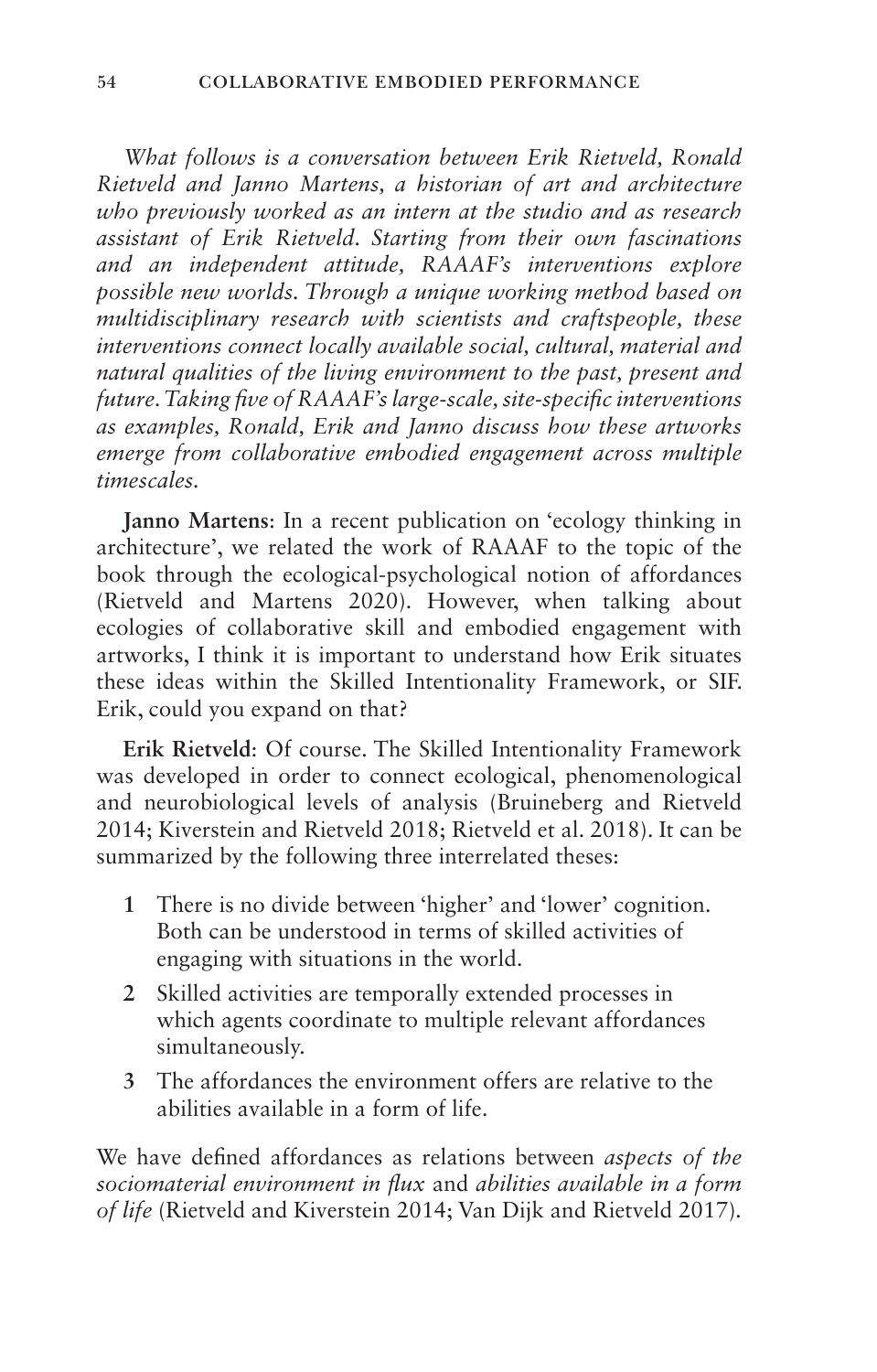The form of life of a kind of animal consists of patterns of behaviour, i.e. relatively stable and regular ways of doing things (Wittgenstein 1953). In the case of humans, these regular patterns are manifest in the normative behaviours and customs of our communities. What is common to human beings is not just the biology we share but also our being embedded in sociocultural practices: our sharing steady ways of living with others. A skilled individual has developed their abilities within the dynamics of the landscape of affordances of a form of life.

The individual's intrinsic dynamics can be understood as multiple bodily states of action readiness that are attuned to the *relevant* affordances in the situation (Bruineberg et al. 2016). States of action readiness are reciprocally coupled to the landscape of affordances, in the sense that these states of action readiness self-organize and shape the selective openness to the landscape of affordances for the individual to accommodate the skilled individual's concerns, i.e. to allow them to maintain or obtain sufficient grip on the situation. In this way, some affordances in the landscape show up as more and some as less relevant to the individual's unfolding activities. Imagine attending a social event, say the opening of an exhibition: you are not just ready to see the works of art but also to interact with people. You will be attracted to the affordance of engaging with an approaching acquaintance. If you had entered there hungry, though, you would first be attracted to the affordance of grabbing some of the snacks on offer. These intrinsic dynamics of the individual thus allow for a selective openness to the *relevant* affordances (an extended hand, a snack, an artwork).

**JM:** And how does this relate to collaborative action?

**ER:** In acting skilfully one is attuned to the sociomaterial situation as a whole and for that reason there is not a clear separation between affordances offered by the material environment (a snack, an artwork) and possibilities for interaction with other people (an acquaintance). This is also a nice illustration of there being no divide between affordances for so-called 'lower' cognition (eating) and 'higher cognition' (social interaction) within SIF. In relation to skilled collaboration, i.e. coordinated social interactions, I must be *ready* for the actions of another person, and they for mine. Crucially, the nesting regularities of the shared sociomaterial environment – the familiar social context of an exhibition, a library or a diving class for example – contribute to this interpersonal attunement of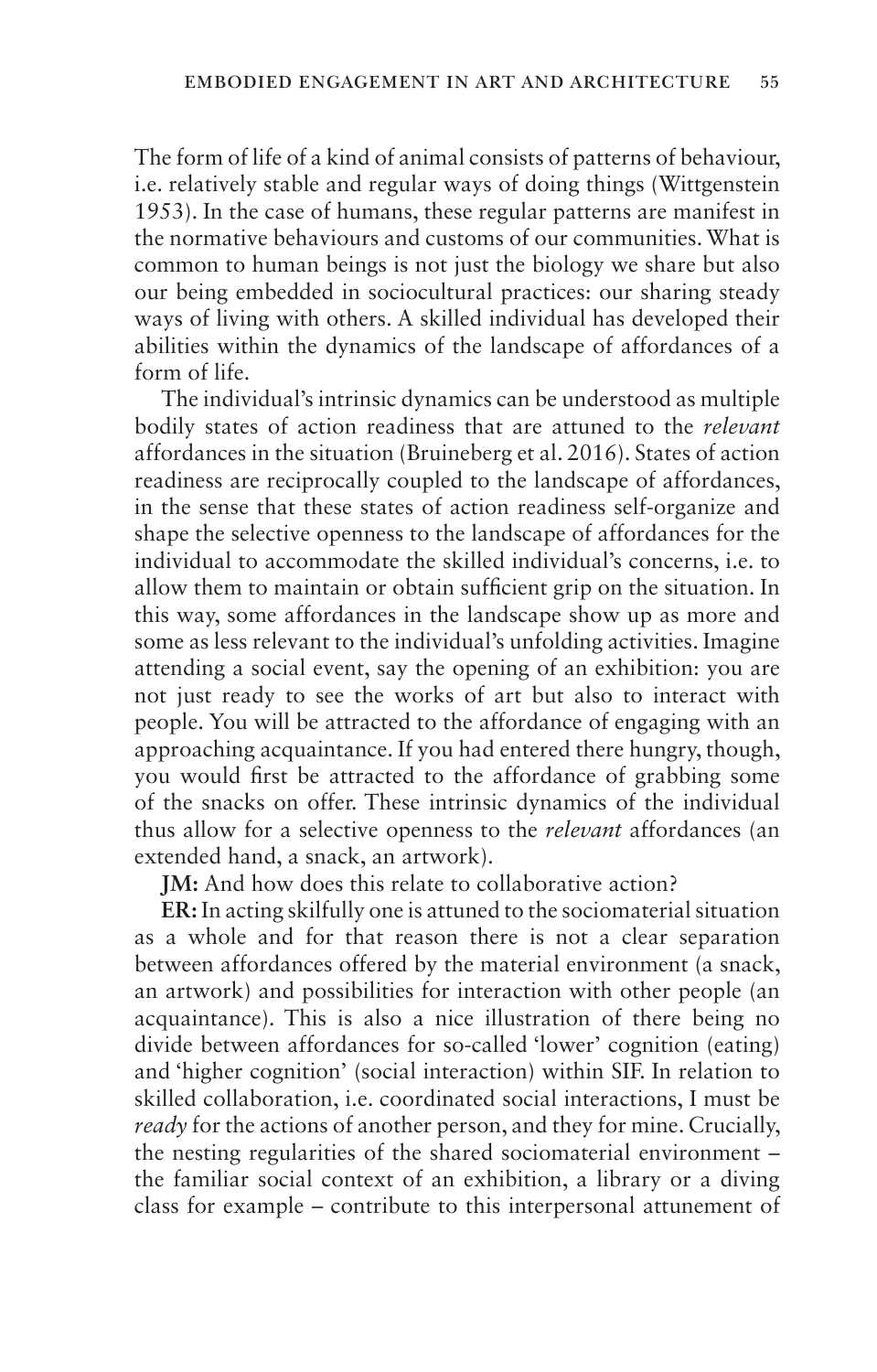states of action readiness (Rietveld and Kiverstein 2014; Van Dijk and Rietveld 2021). Some of our first work on how affordances might work at the level of expert action was concerned with how collaboration worked at RAAAF. An ethnographer observed how this skilled collaboration was ongoing even as members of the team were not physically present: architects would anticipate the preferences and responses of an absent collaborator when making decisions about details or the overall look and feel of the artwork they were creating jointly (Rietveld and Brouwers 2016). This gives an indication of how complex this kind of affordanceresponsiveness is.

Because we do not differentiate between 'higher' and 'lower' cognition within SIF, no activity is excluded from being understood in terms of a skilled responsiveness to relevant affordances. The articulated goal of making an artwork can thus be understood as engagement with a large-scale affordance, and its realization approached as being sensitive and responsive to this affordance. Participant observation of how the architects at RAAAF realized an artwork over a longer period of time led us to develop a processbased account of affordances (Van Dijk and Rietveld 2021). *We understand collaborators as participants in such large-scale processes*. We found that by inviting participation, affordances can weave together to form yet larger-scale unfolding affordances:

The process [of making an artwork] invites participants to intertwine with it and contribute their skills. They are invited to act and thus coordinate materials and transform them, so that these organized materials afford new activity to continue the process, the making of the installation. In short, the architects and other skilled individuals, familiar with architectural practices, can be invited to contribute their skills. By doing so, the larger scale process sets up the conditions for its own continuation – it forms the terms in which materials invite activity, from writing a sentence for a wall panel to seeing the opportunity to go to a store to buy carpet [to be used for constructing the artwork]. As the large-scale affordance (the new installation as a whole) thus slowly nears enactment, the range of invitations for the architects grows smaller and may become very specialized and only inviting to a very few responsive participants. By that time, anticipating the large-scale project has long made way for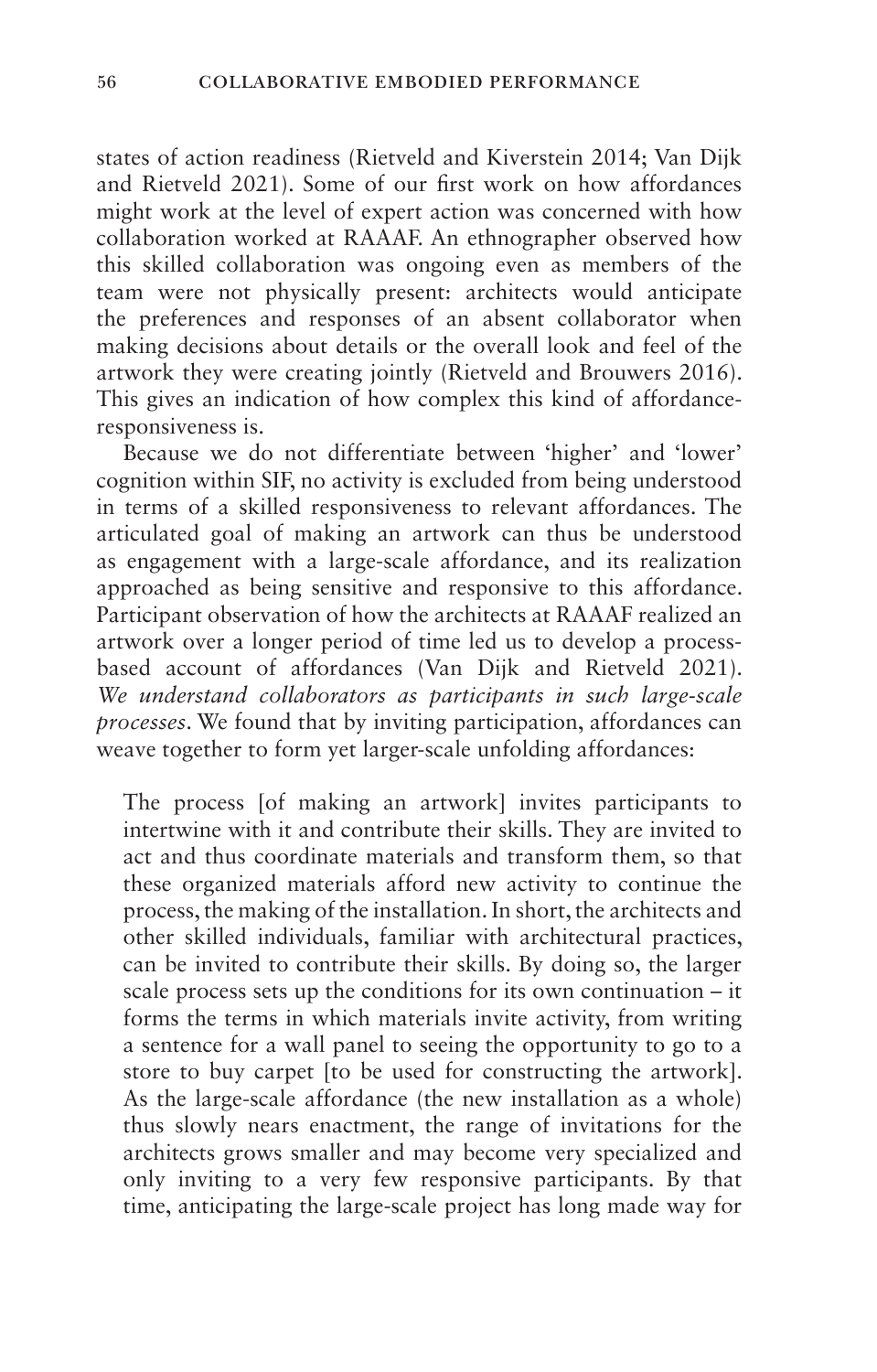the affordance of looking back on it. For others, participation has however just started, as the installation invites supported standing to the people working at the art fund, invites to be shown to visitors and […] to be maintained and cared for in order to keep unfolding.

(Van Dijk and Rietveld 2021, 366–7)

One of the important theoretical take-aways from this study was that in the process of making, it is through an embodied engagement with the collaborative process that the work gets more determined: the complex and *large-scale affordance of creating an artwork* is constantly unfolding, to which skilled individuals respond dynamically to get more grip on the changing demands of a particular situation within this multiscaled process. Our observations suggested that finding continuity across articulated goals, written plans, images and models over time is achieved in activity. To be more precise, this continuity is achieved by coordinating activity in such a way that multiple affordances across timescales are jointly determined further. This ties into the second point I mentioned when summarizing our framework: SIF understands skilled activities as temporally extended processes, in which agents coordinate to multiple relevant affordances simultaneously.

**Ronald Rietveld**: Indeed, much of our work as a team consists of figuring out how to meet the demands of a particular challenge within the process of realizing an artwork. And keep in mind that our team dynamically expands as the need arises. In fact, the collaborations with various craftspeople from different fields who are not directly associated to the studio are crucial for the type of work we intend to make. Many artists like to be in control of the material aspects of a work by doing it all by themselves, which by definition limits the scope and scale of what they can make. Because we assume from the outset that we will need to collaborate with highly skilled craftspeople, we can be much freer and more ambitious in our visions for an artwork. We often do not find out what the limits and possibilities are until we collaborate with specialists who are prepared to experiment within their own craft; they too are pushed to explore what is possible. And in turn we come up with new ideas by learning about and observing how these master craftspeople engage with their materials, which is not just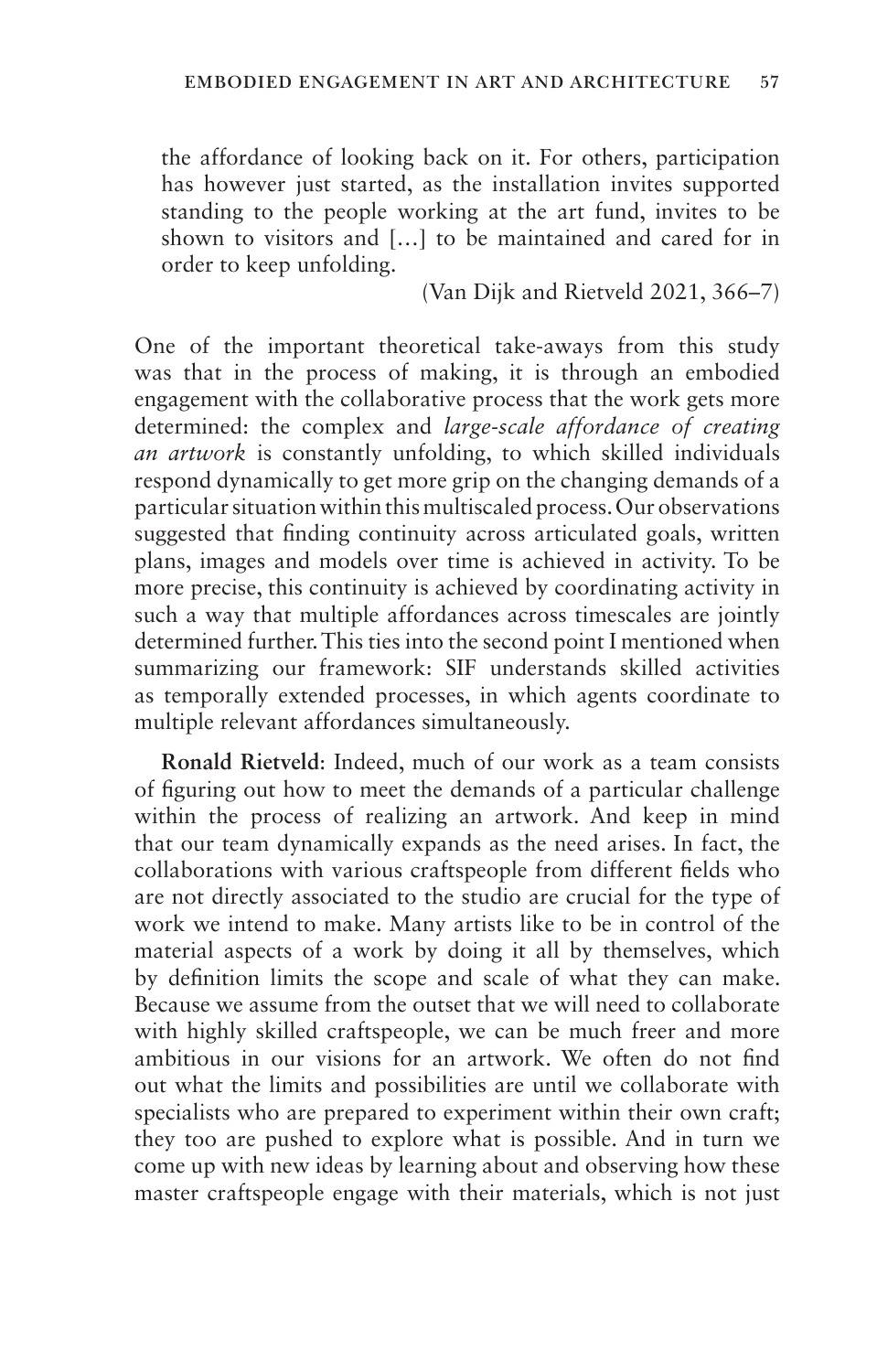about seeing them work, but also includes the smells and the haptic qualities of the materials and techniques in their workshop; it is really a visceral and embodied experience of having all your senses stimulated whilst collaborating. Only through such a collaborative working method can you achieve work that truly realizes the seemingly impossible.

To give the example of *Bunker 599*: in order to cut through a Second World War-era bunker, we had to find people who had the commitment and skill to saw through several metres of reinforced concrete, which took over a month and required an enormous diamond saw. We saw what the process was and got to explore what was possible. This allowed us to push the limits even further on a follow-up project called *Deltawerk //*, where we realized a 250-metres-long land art project, for which massive amounts of concrete were cut, and then rearranged (Figure 2). We needed the experience of having worked with them earlier to get a sense of what was actually possible.

For the installation *Still Life* (Figure 3), which consists of four enormous brass plates measuring 5.3 by 3.3 metres, we were really dependent on the sole metallurgic company that was able to cast brass on such scales. It is a company that has also made the giant church bells for the Notre Dame cathedral for example, but even they had never cast brass on such a scale. The actual material properties of these giant sheets, with their rough sheen, erratic surfaces, random air pockets and other material characteristics, are really the result of an exploratory phase where we join forces with these highly skilled craftspeople who are often the only ones on a national level who can pull it off.

**ER**: Yes, in that sense our work can be seen as the result of a collaborative ecology that reaches far beyond the confines of the studio, which is actually rather small. As we observed in our ethnographic study of realizing an artwork within the studio (Van Dijk and Rietveld 2021), it is through our expertise with involving specialists from the beginning that we are able to anticipate the direction that the process is taking. The more such participants are invited to contribute their skills to the process, the more direction it can take, and the more its participants will be able to attune to the direction of its large-scale unfolding (cf. Noë 2012, 25 ff.).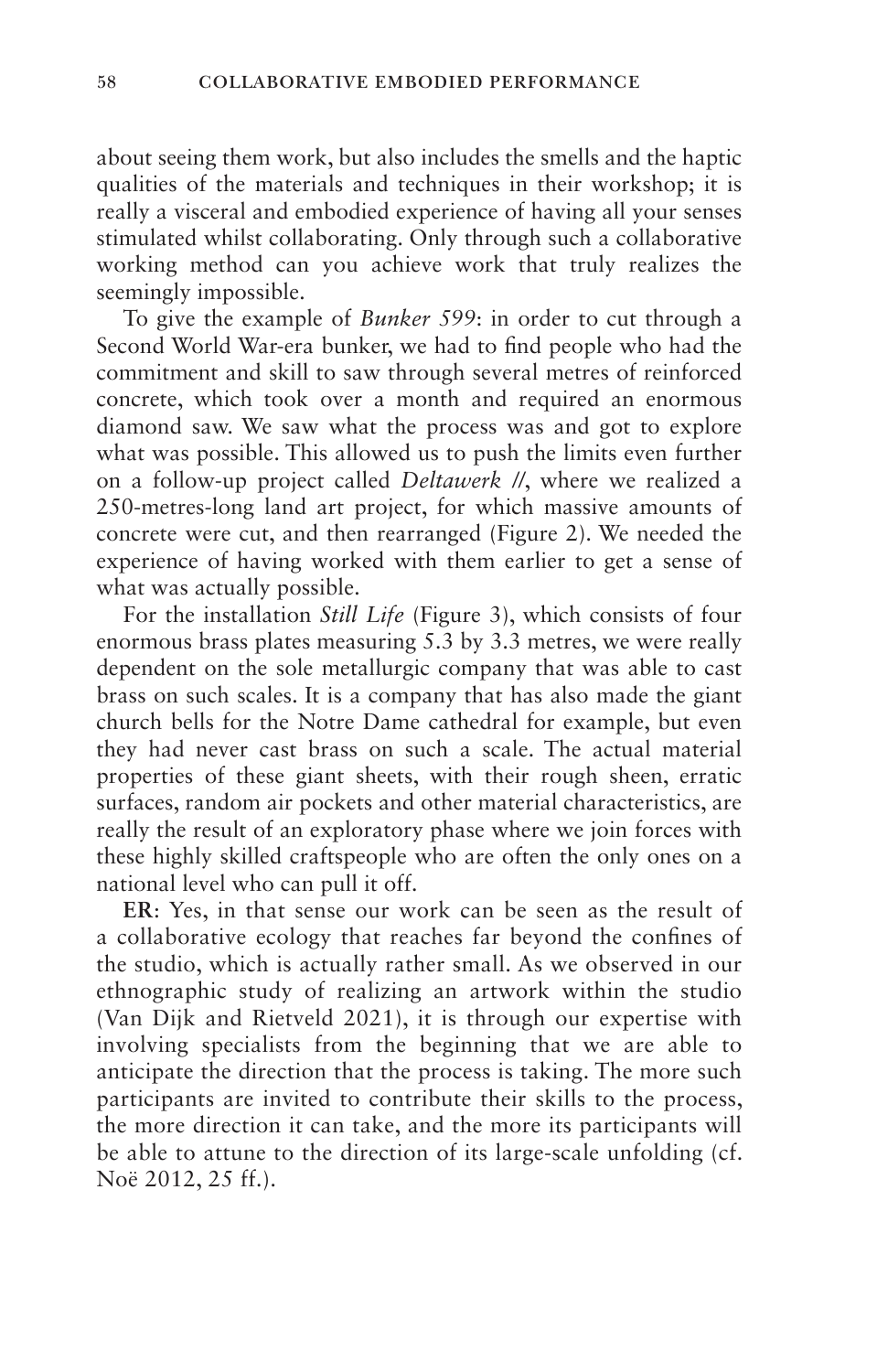

**FIGURE 2** *RAAAF | Atelier de Lyon – Deltawerk // (2018). Photo by Jan Kempenaers. © RAAAF.*

Deltawerk // *brings into question the Dutch effort to realize indestructible sea defences in times of climate change and rising sea levels. At the same time, it is an experiment in the active creation of ruins and a plea for a radically different approach to cultural heritage. By digging out a colossal wave basin that served as test site for the Dutch Delta Works between 1977 and 2015, this monument of the Dutch battle against the sea is suddenly inundated. By sawing through the concrete flume and re-arranging its parts, a new rhythm of slumping slabs reveals the true size of this massive laboratory. It allows visitors to walk over the water and into the flume, confronting them with a perspective on the void that now inhabits the space between the heavy slabs.*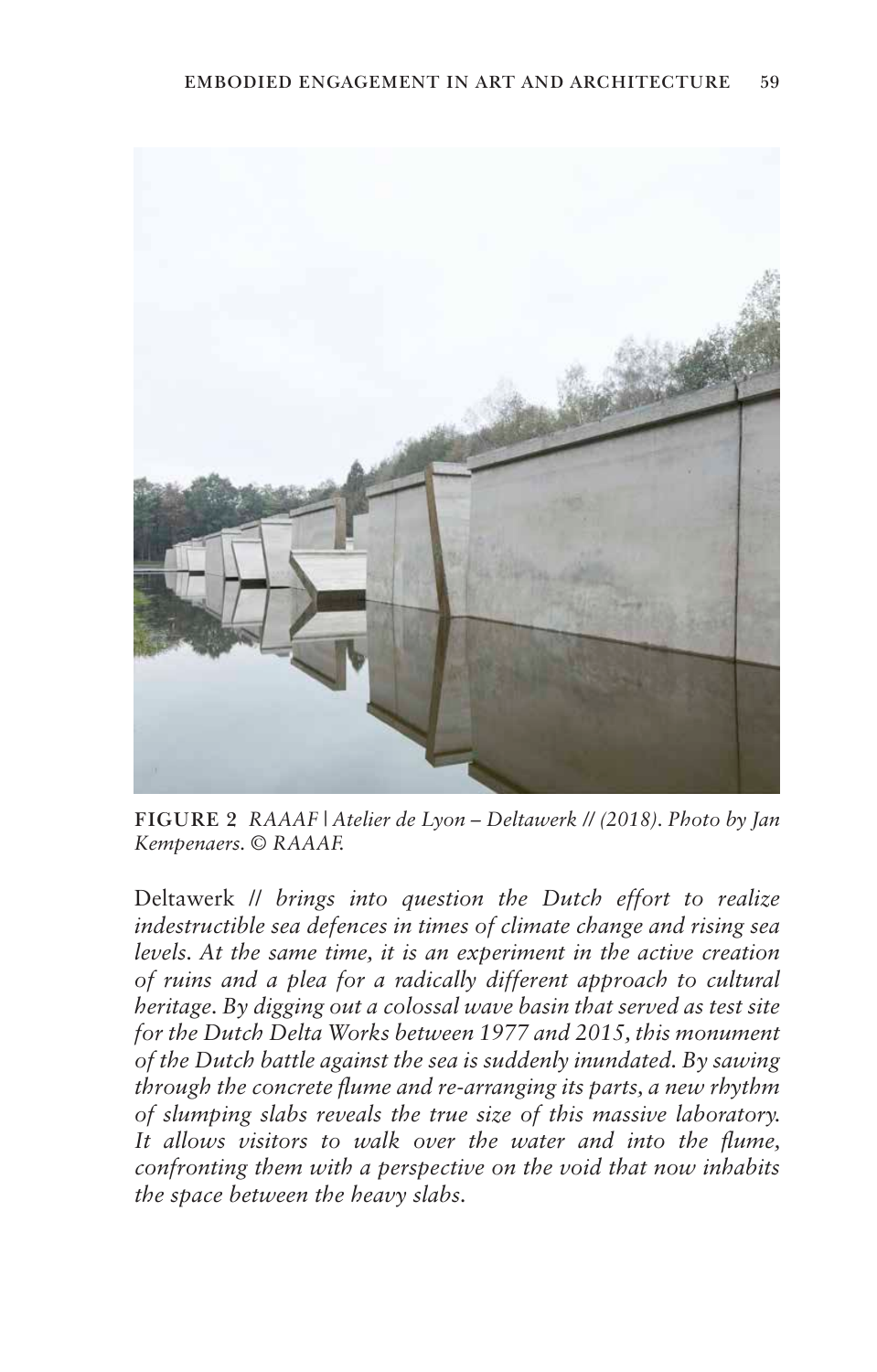

**FIGURE 3** *RAAAF – Still Life (2019). Photo by Jan Kempenaers. © RAAAF.*

*During the Cold War, millions of bullets were made for NATO soldiers worldwide in the former bullet factory The Hem. At the time, the factory was full of trays with brass bullet casings. The artwork* Still Life *brings the abandoned war factory's history into question and creates a link between the present, past and future of this historically burdened heritage. The source material of the bullet production has been melted and cast into four heavy brass plates. The large plates move in between the columns in an unpredictable rhythm; together they open and close one's perspective on the immense space. Their movement forces the visitor to relate to the work over and over again. The brass plates move slowly away but inevitably return.*

Not all of these collaborations are with 'hands-on' crafts such as casting metal or cutting concrete. Sometimes the opposite is the case, for example with our proposal for a giant block of sand (Figure 4). For this project we are collaborating with materials scientists at the Technical University of Delft who are researching ways to use microbes in order to turn sand into sandstone. This is a highly experimental technology, and they have yet to pull their method out of the infamous 'valley of death': the phase of product development where many ideas fail to be implemented because it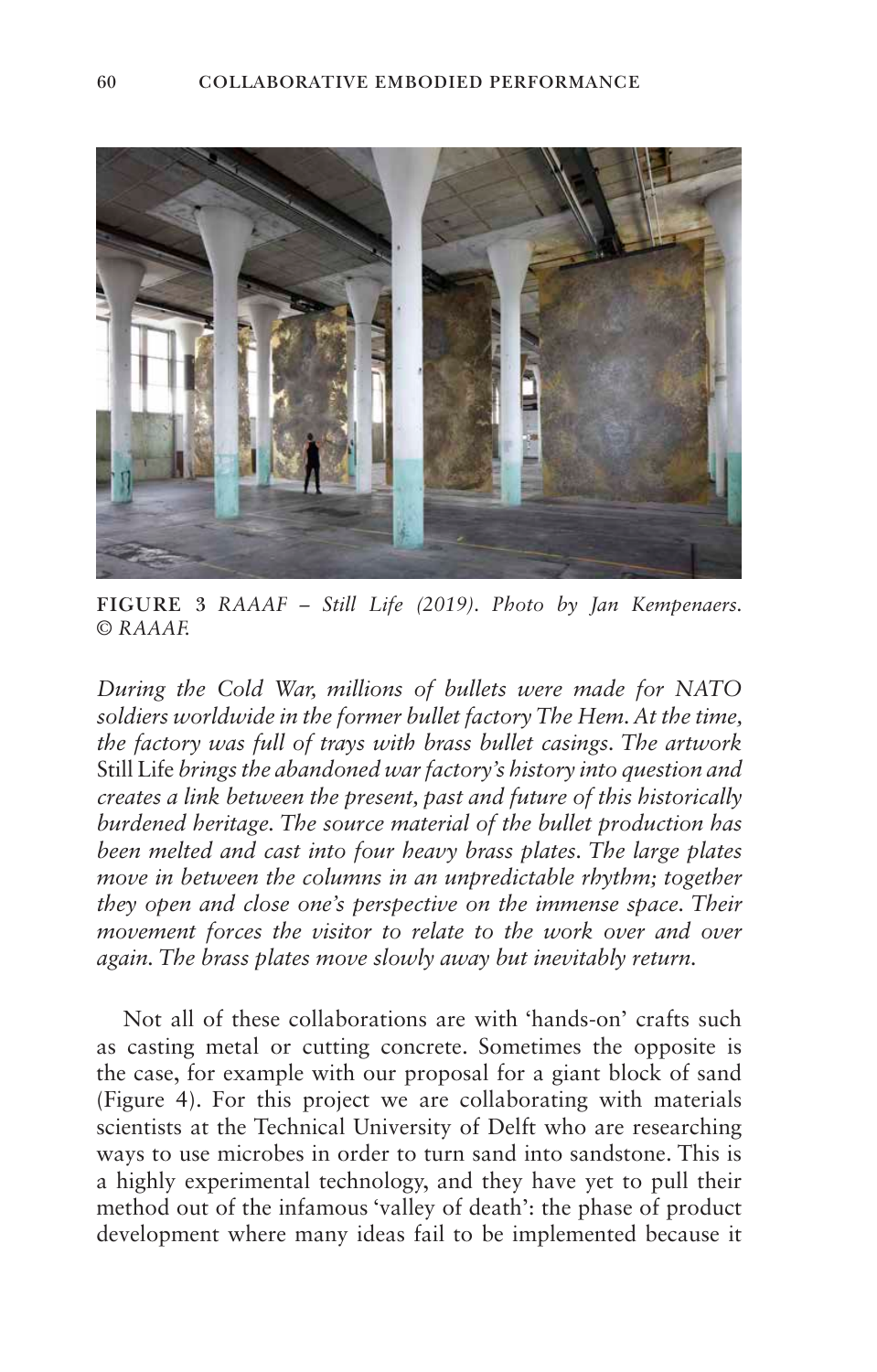

**FIGURE 4** *RAAAF | Atelier de Lyon – Sandblock (2019). © RAAAF.*

is too difficult or costly to scale up to commercial applications. By using their experimental technique on our experimental artwork, we are engaged in a mutually beneficial collaboration between their expertise and our vision. Actually, on an ecological level, it might even be considered as a collaboration between them, us and the microbial organisms that turn the sand into sandstone. This goes to show how collaborative engagement is situated in a rich landscape of affordances and is highly dependent on the variety of abilities that are inherent to different forms of life, as I mentioned in summarizing SIF. In this case, the abilities we depend on for a work come from the forms of life of us as artists, the materials specialists as experimental scientists and the abilities of microbial organisms when they are presented with the right environmental conditions.

**JM**: Besides skilled craftspeople and material scientists, there is a third category of specialists you often collaborate with: cultural historians. They obviously bring something to the table as far as research goes (they helped identify different types of bunkers for the *Bunker 599* project for example), but perhaps their role in the actual materialization of the artwork is far more limited.

Speaking about (cultural) history: what I have found to be interesting since first encountering your work is the way it relates to historical precedents. Within architecture, many others have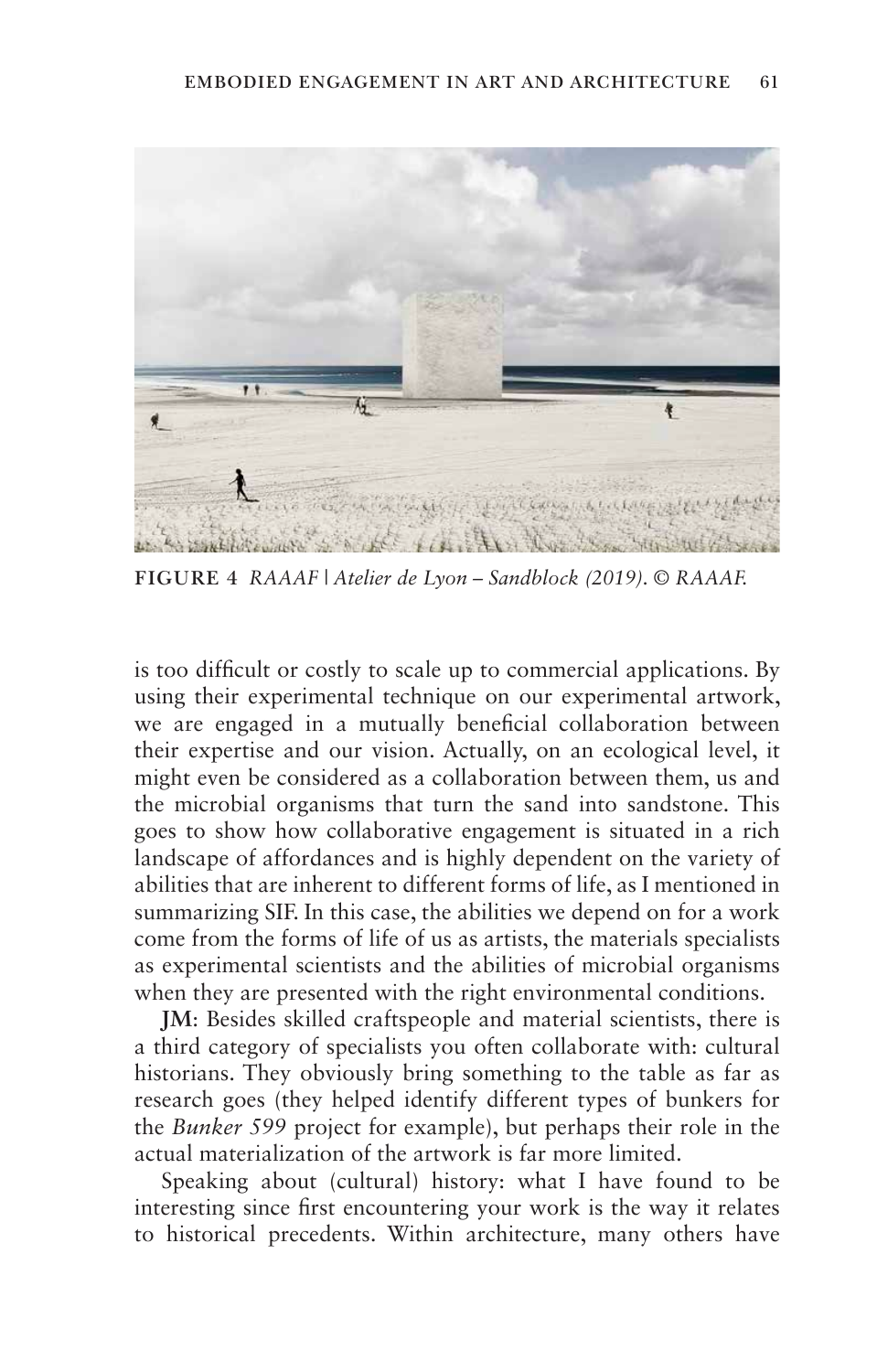held similar ideas with regard to creating affordances – whether they be for creating places to sit or are geared towards larger social phenomena. For example, to me, the historical similarities between a RAAAF project such as *Trusted Strangers | New Amsterdam Park (N.A.P.)* (Rietveld et al. 2019) and the ideas of Jane Jacobs (1961) or Jaap Bakema (cf. Van den Heuvel 2020, 19) initially seemed very obvious. Especially the idea of being able to observe others is a very recognizable tenet that has long been championed as a way of realizing urban social cohesion. However, after becoming more acquainted with SIF, I did notice some differences in how these principles were thought to work back then and how they are conceptualized by Erik and his colleagues. Whereas Jacobs or Bakema regarded the idea of 'eyes on the street' as enabling some sort of basic connection with public life, in SIF it becomes more about *learning* to be exposed to one another, of a *process* of becoming part of community that involves a certain skill: you refer to the notion of 'bi-cultural competence' (cf. Voestermans and Verheggen 2013) as something that can be learned, i.e. as a skill. I feel this is a more dynamic approach to social cohesion than the ideas from the 1960s, which generally related to the community as a whole but to a certain extent neglected individual performance. Erik, could you say a bit more about how individual performance relates to collaborative performance?

**ER**: As for the references behind *Trusted Strangers* (Figure 5): this project was mainly informed by a study of social cohesion in a multicultural district of Amsterdam (Nio et al. 2008). The notion of 'trusted strangers', of being exposed to one another, was partly based on this. But other elements were grounded in ecologicalenactive insights. One of the key aspects of the park is that all spaces are to be freely accessible to the public, which ensures that visitors can roam freely. This allows people to over time explore more and more aspects of the park.

With regard to individual versus collective performance, it is important to note that each individual grows up in a multitude of practices and contributes to the maintenance of a collectively shaped landscape of affordances through having their development sculpted by other members of these practices. However, each growing and learning individual takes their own unique and particular path to do so – a path that is shaped by and shapes the skills, sensitivities and current concerns of that individual. Thus, in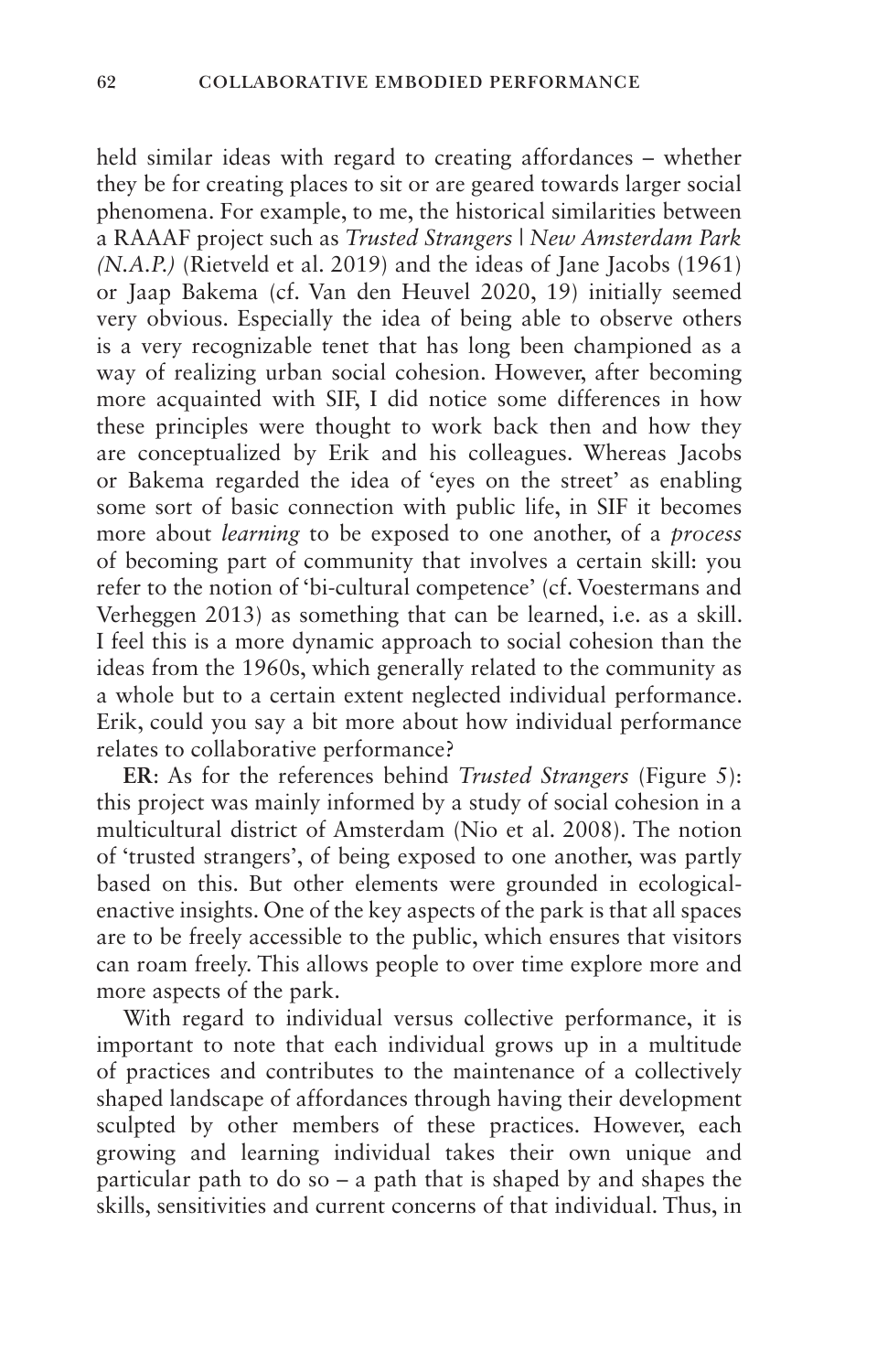any concrete situation the field of relevant affordances forms at the point (or rather the line) where both the individual's path and the landscape intermingle and together develop further. As they make their way together, neither remains unchanged (cf. Ingold 2011, 2018). For example, the invention of diving equipment enriches the landscape of affordances, which can in turn enable the formation of new sociocultural practices such as deep-sea diving, and further improvements of the tools that support it. There is an aspect of dynamic change which concerns both the individual and the collective as well as the landscape of affordances.



**FIGURE 5** *RAAAF | Atelier de Lyon – Trusted Strangers | New Amsterdam Park (N.A.P.). © RAAAF.*

*Taking into account the urgent need for a good public domain along with our own research into and views on how to create such spaces, RAAAF and Atelier de Lyon have proposed a temporary floating park called* Trusted Strangers | New Amsterdam Park (N.A.P.)*. Along the northern bank of the River IJ, a grid of twenty-four large barges will shelter a hidden water world: the basis of a new floating park. By accommodating both subcultural niches as well as 'public' activities with a broad appeal, the park becomes a condensed city floating on the water with an abundance of social affordances. And because these affordances are made to be attractive for people with diverse sociocultural backgrounds, they are able to generate new patterns of behaviour and invite surprising spontaneous interactions. The notion of 'trusted strangers' – the importance of people becoming 'familiar strangers' to their neighbours in order to bolster social cohesion (Blokland-Potters 2005) – served as the project's premise: observing and being observed is made possible by the material environment (portholes, cut-throughs and meandering overhead pathways all contribute to this) and is essential to the culture of this park.*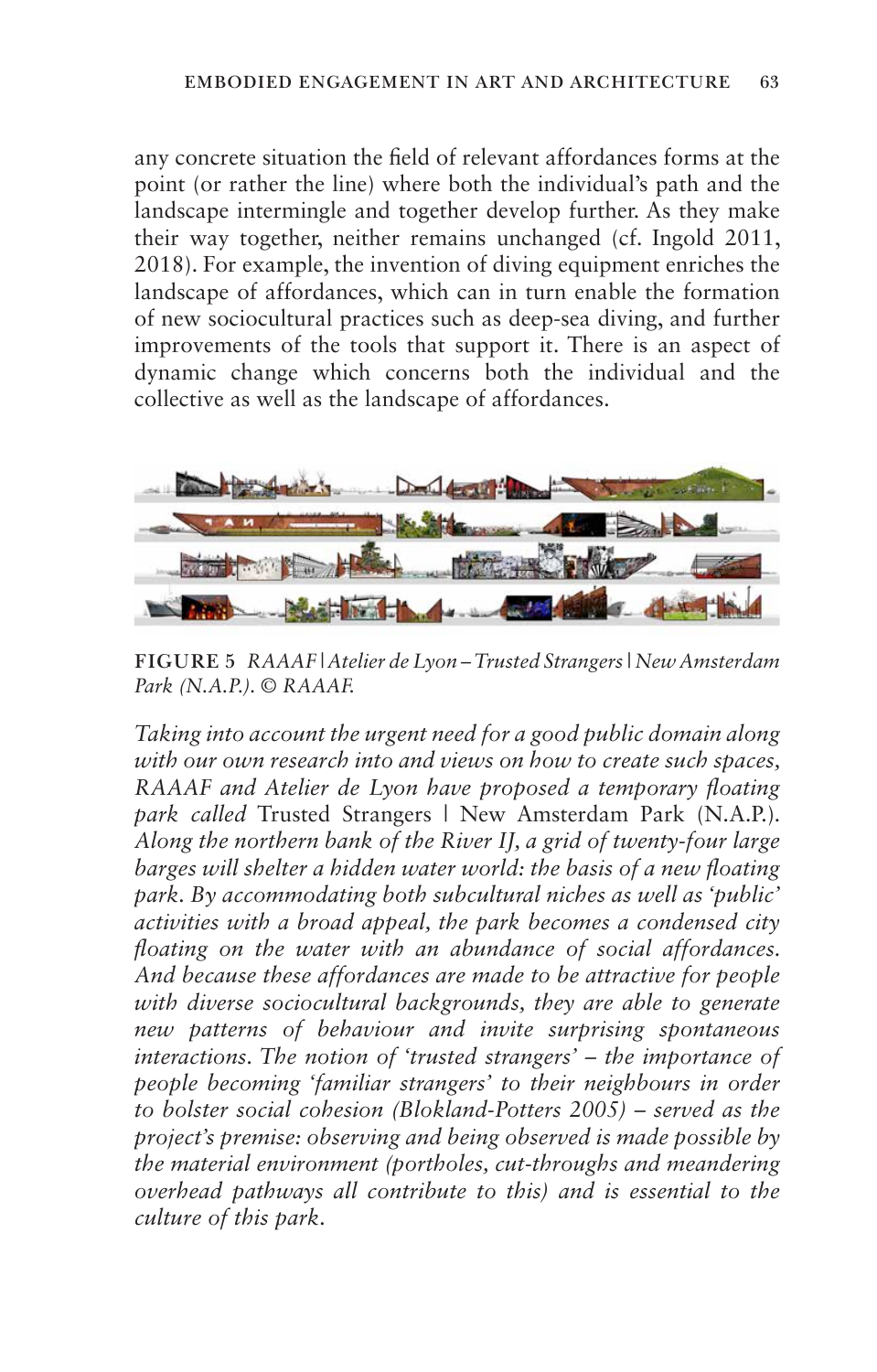**JM**: While *Trusted Strangers* is very collective in nature and affords distinct and particular activities – it is a park after all – many other interventions by the studio are much more ambivalent as to what kind of (re)actions they could or should evoke. For much recent work by RAAAF, which relies strongly on poetic and abstract qualities, the collaborative aspect is not quite as clearly present. In those cases, the performance of the artwork seems more related to the personal embodied experience rather than to collaborative engagement. How do you conceive of this relation between personal experience and collaborative performance of a work – embodied or otherwise?

**RR**: In each project, we make sure both that the visual image is striking and that the work allows for a certain immersive embodied experience of the work; a 'total experience'. From the very outset we consider what kinds of engagement are afforded by the spatial and material aspects of a work, and without the engagement of the visitor a work would definitely not be 'complete'. Usually it is at the level of the 'total experience' that people initially relate and react to the work: to the scale, the materiality, the experience of being immersed in something. You could see this as a collaboration between the work and the visitor. However, as you know we always make context-specific work and that means that we also often convey a certain cultural history, or want to bring something to the attention, or to change particular practices such as conservation policy (Rietveld and Rietveld 2017). It is in the latter sense that we characterize our interventions as 'strategic'. We have recently begun to conceptualize these different aspects as the 'inner horizon' and the 'outer horizon' of a work (cf. Merleau-Ponty [1945] 2002; Rietveld and Rietveld 2020). When we had to communicate our project to others, this would usually be done through photos of a work in its context, and we would then follow up by telling its 'backstory'; with relating the work to the cultural historical and societal references that informed it. But it was very difficult for people to relate this 'outer horizon' to the 'inner horizon' of the work, which is often constituted by embodied experience related to the materiality of the work. So now we've begun to make very detailed composites of hundreds of high-resolution close-up photos of our work in order to convey their materiality and experiential qualities, to translate them to an exhibition setting.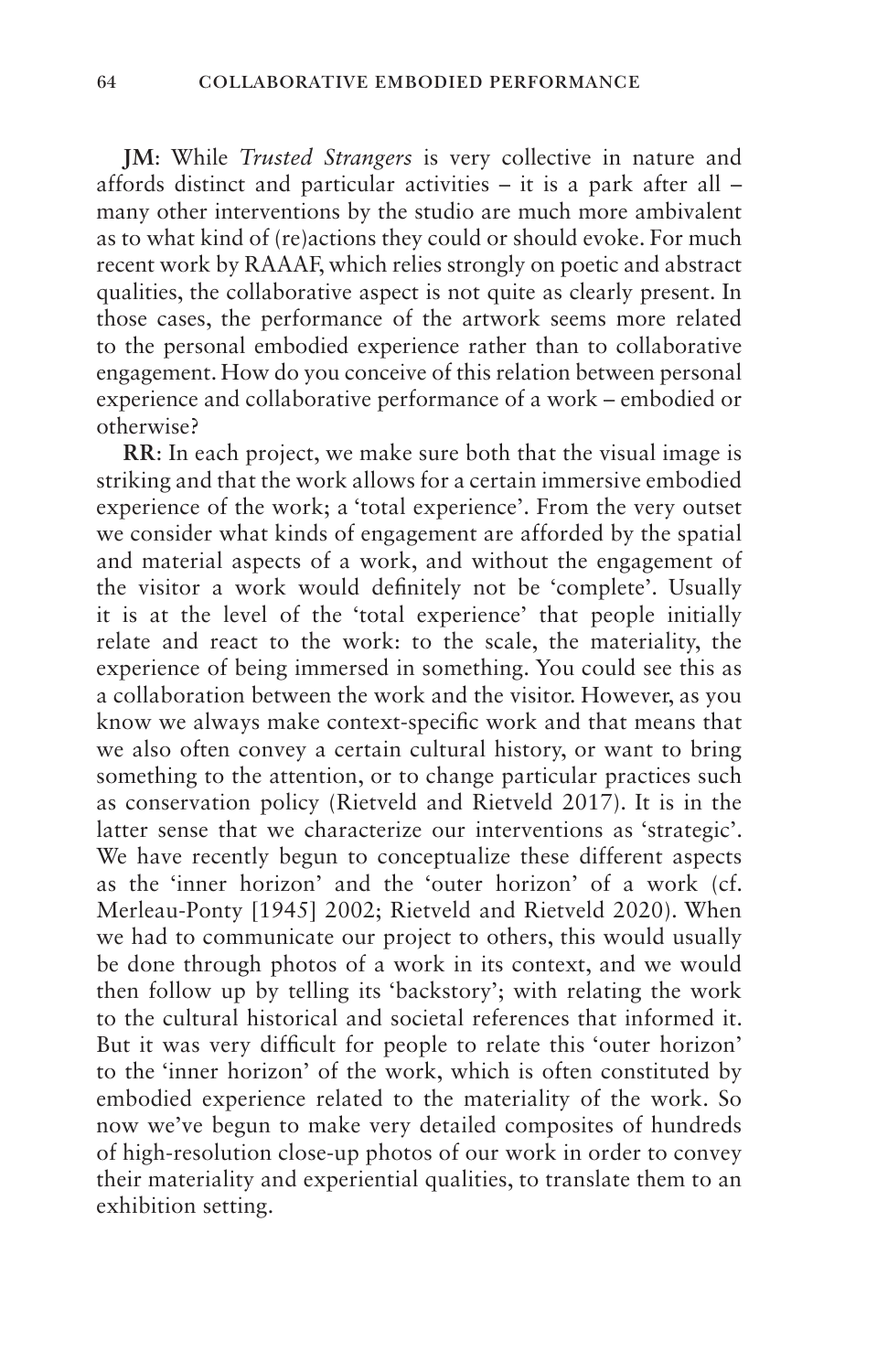**ER:** The division between 'inner' and 'outer' horizon is an analytic distinction, because in the end the idea of a total experience is that it allows for both of these horizons to be present at the same time when one actually visits the work.

**JM**: With some of the work that is strongly related to cultural history, which *Bunker 599* for example certainly is, I guess this experience would indeed amount to a type of collaborative engagement because it conveys history in a very tangible and embodied manner. It is very rare to be engaged with history in a non-linguistic manner, but with you being specialized in embodied experience and action, it makes sense that this would be the way that the work of RAAAF allows for that. I am inclined to say that collaborative performance is in fact also a part of the more autonomous works, though not so much in the relation between different simultaneous visitors but rather in the relation between the (socio)material and historical environment and people's experience, of what it lays bare, and of how it allows for a visitor to experience a particular place in a new way. Having said that, I do wonder what the role of language is within SIF, and how it relates to (creative) collaboration.

**ER**: As far as language is concerned, it is important to keep in mind that although my academic work (and by extension the work of RAAAF) has tended to focus on embodied experience and skilled action, language itself is certainly not something that is outside of its scope. Quite the opposite, crucially: because we do not distinguish between 'higher' and 'lower' cognition, language can also be understood as skilled engagement with affordances and a type of collaborative embodied action (Kiverstein and Rietveld 2020). The materials from which speech is made – expressive bodily activities – take form through the regular ways of acting of the members of the linguistic community. The expressive possibilities available to speakers of a language – what Merleau-Ponty  $(1945/2002)$  called 'spoken speech' – are sustained by the regular, habitual patterns of talking. These established ways of speaking lay out what makes sense, and what does not, in the language-speaking community to which the individual belongs. If a person is to speak and make themselves understood, it will only be by acting in ways that fit with the patterns for doing things already mapped out in the standing practices (cf. Wittgenstein 1953). The regular pattern of doing things is essential because it is relative to this agreement in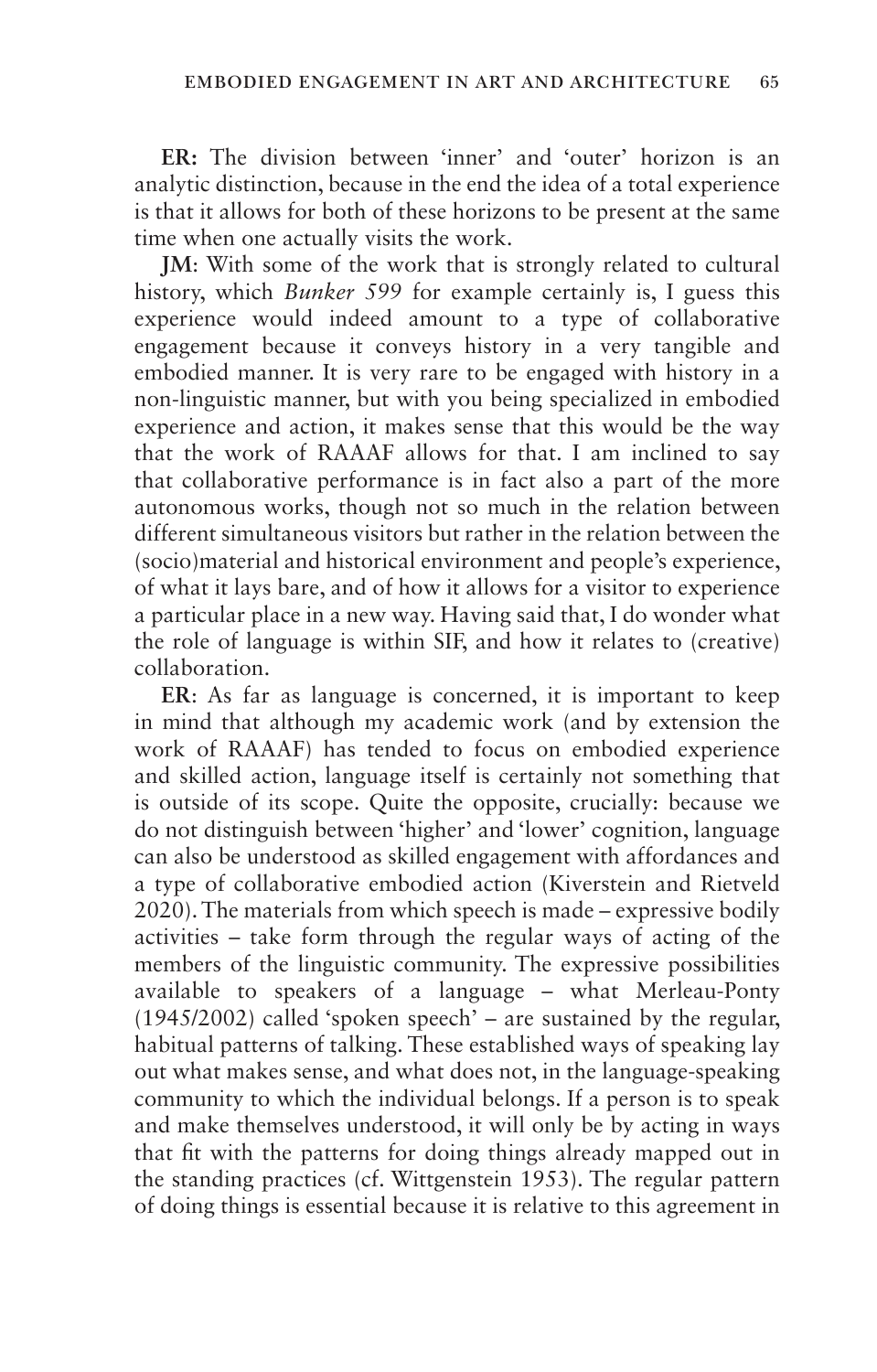how to take part in the practice that evaluations can then be made as to whether a use of a word in an utterance is appropriate, or inappropriate, correct or incorrect (Rietveld 2008; Van den Herik and Rietveld, 2021).

**JM**: This is fascinating to me, because I recently studied a case of two major names in art history which showed that skills in relating to a foreign linguistic community can make or break a career (Martens 2020). One was able to be sensitive to the established ways of speaking, as you call it, whilst the other was not. Now, I might be on a bit of a tangent here, but this notion makes me think of a prerequisite for collaboration at RAAAF that we have not touched upon yet: the notion of someone 'fitting in' with the team, which in my experience of working there has always been very important. It seems to resonate with what Erik just said about established ways of speaking: in order to understand the work being made, and understand each other for that matter, one needs to have a feeling and sensitivity for what makes sense within the 'community' of the studio. While this does not immediately relate to any type of specific skill, it nevertheless seemed important for successful collaboration. Ronald, what are your thoughts on this?

**RR:** Not only is it important, having somebody fit in with the team is a matter of pure necessity. We are a small team, all working at the same table, so naturally it is important that everybody gets along. It is true that this is not a matter of skill or affiliation with just the work alone: those are prerequisites that go without saying. But whether somebody fits in with the team or not concerns qualities that have nothing to do with that; in fact, I would argue that in this regard it is more important what kind of Spotify playlist somebody listens to than what work they have in their portfolio. People have to be able to relate to the motivation of why we make the type of work we do and share some of the deeper fascinations that drive these – if you do not love concrete you don't stand a chance! At this level, completely different factors are important for successful collaboration, such as a shared sense of humour or music taste.

**JM:** I think those remarks constitute a very suiting conclusion to a conversation related to collaborative performance: music and humour are certainly important within any cognitive ecology as far as I am concerned! Thank you both for this insightful conversation.1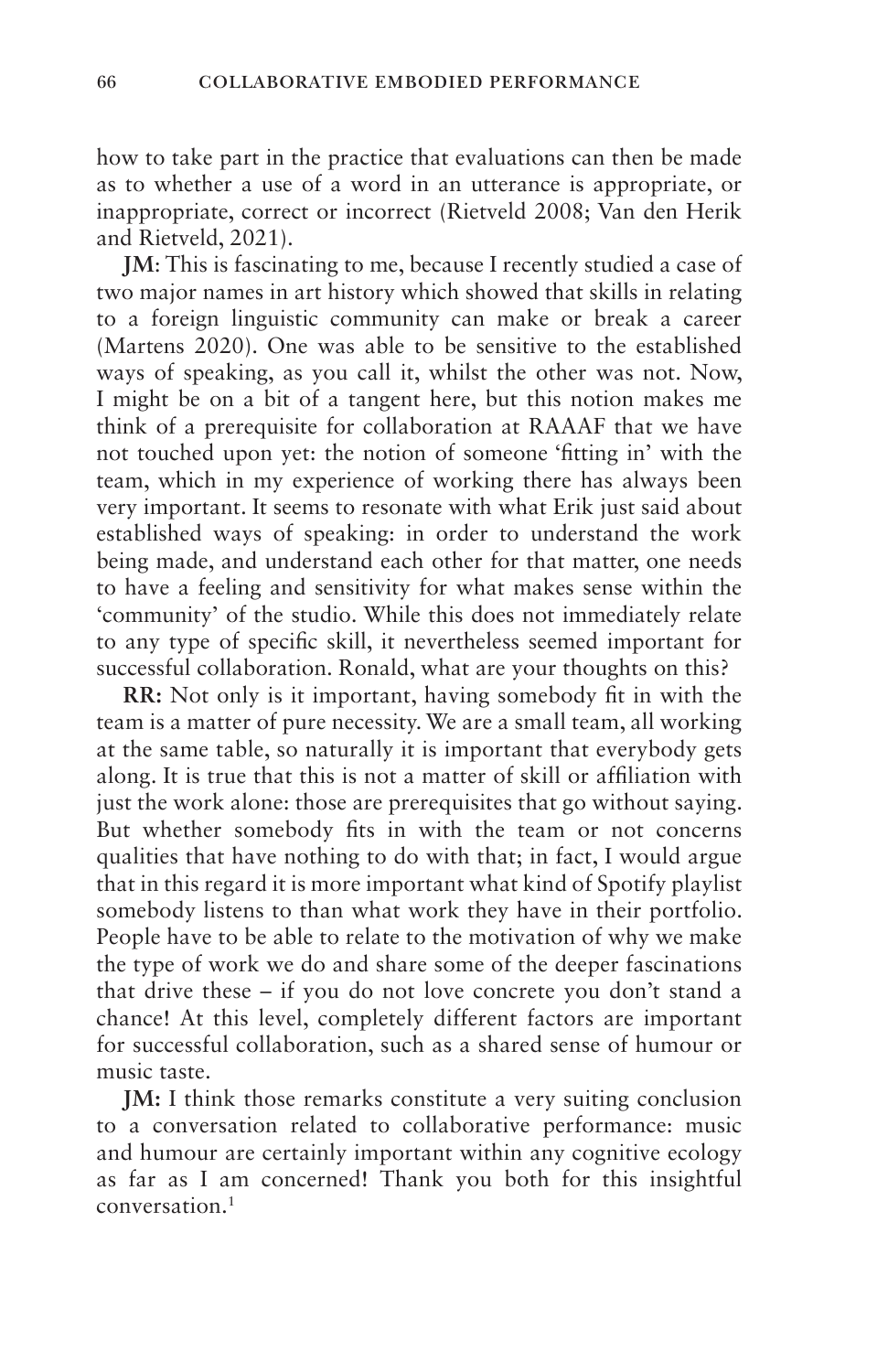#### **Note**

1 We thank Joel Krueger, Ian Maxwell, John Sutton and Kath Bicknell for their helpful comments. Financial support was provided by an ERC Starting Grant for the project AFFORDS-HIGHER (679190) and a NWO VIDI grant awarded to Erik Rietveld by the Gieskes-Strijbis Fund and the Mondriaan Fund with a Stipendium for Established Artists awarded to Ronald Rietveld, and by the FWO with a PhD fellowship grant (1143521N) awarded to Janno Martens.

#### **References**

- Blokland-Potters, T. V. (2005), *Goeie buren houden zich op d'r eigen: Sociale relaties in de grote stad*. Den Haag: Gradus-Hendriks Stichting.
- Bruineberg, J., J. D. Kiverstein and E. Rietveld (2016), 'The Anticipating Brain Is Not a Scientist: The Free-Energy Principle from an Ecological-Enactive Perspective', *Synthese 195* (2018): 2417–44.
- Bruineberg, J. and E. Rietveld, E (2014), 'Self-Organization, Free Energy Minimization, and Optimal Grip on a Field of Affordances', *Frontiers in Human Neuroscience 8* (599).
- Ingold, T. (2011), *Being Alive: Essays on Movement, Knowledge and Description*. Abingdon: Routledge.
- Ingold, T. (2018), *Anthropology and/as Education*. Abingdon: Routledge.
- Jacobs, J. (1961), *The Death and Life of Great American Cities*. New York: Random House.
- Kiverstein, J. and E. Rietveld (2018), 'Reconceiving Representation-Hungry Cognition: An Ecological Enactive Proposal', *Adaptive Behavior 26* (4): 147–63.
- Kiverstein, J. and E. Rietveld (2020), 'Scaling-up Skilled Intentionality to Linguistic Thought', *Synthese*. doi. org/10.1007/s11229-020-02540-3
- Martens, J. (2020), 'Lost and Found in Translation: The Postwar Adaptation Strategies of Sigfried Giedion and Alexander Dorner', *Journal of Art Historiography 23*: 1–21.
- Merleau-Ponty, M. (2002), *Phenomenology of Perception*, trans. C. Smith, London: Routledge. (Original work published 1945)
- Nio, I., A. Reijndorp and W. Veldhuis (2008), *Atlas Westelijke Tuinsteden Amsterdam: De geplande en de geleefde stad*. Haarlem: Trancity.
- Noë, A. (2012), *Varieties of Presence*. Cambridge, MA: Harvard University Press.
- Rietveld, E. (2008), Situated Normativity: The Normative Aspect of Embodied Cognition in Unreflective Action', *Mind 117* (468): 973–1001.